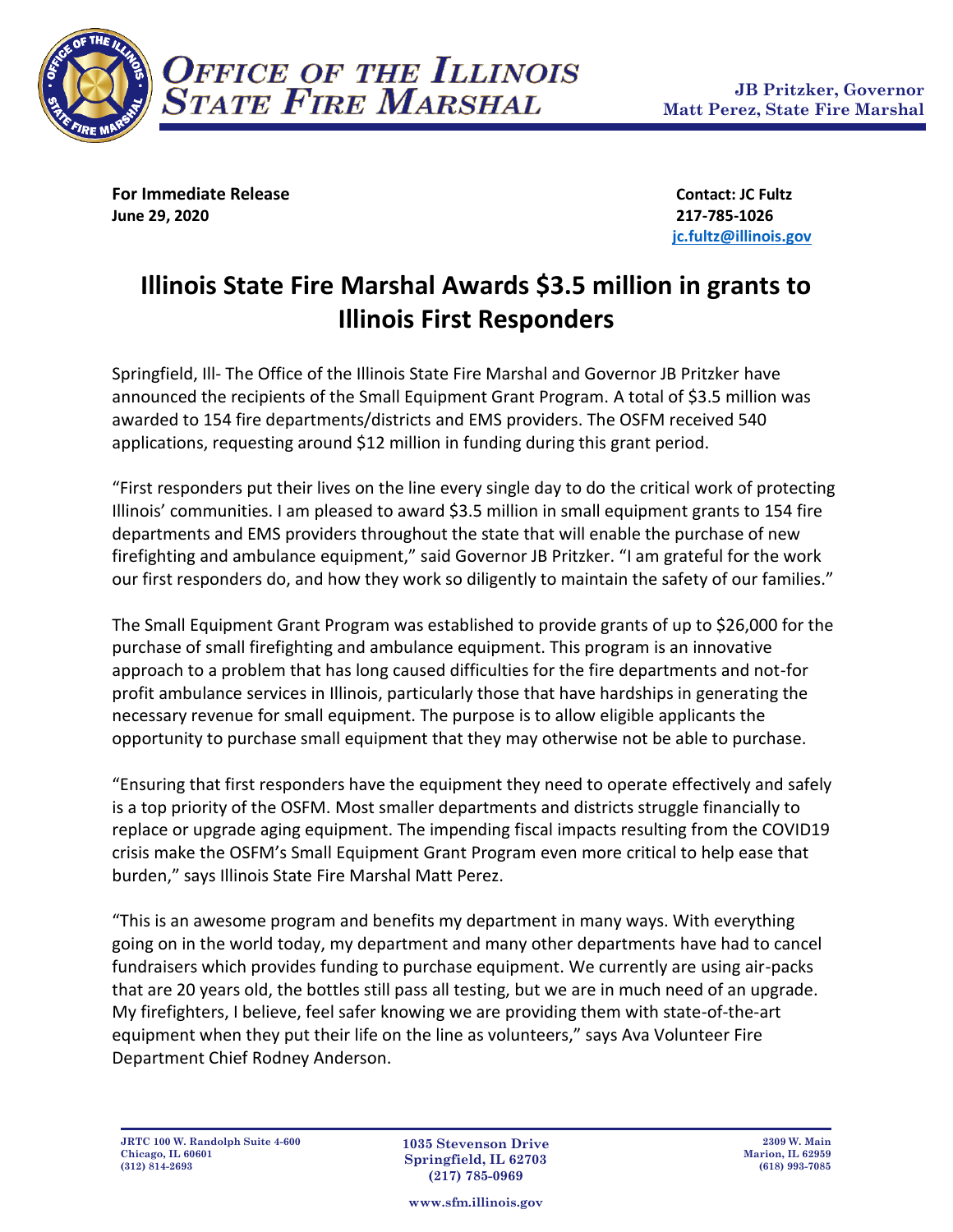

"The Mokena Fire Protection District (MFPD) recently received grant funding through the OSFM Small Equipment Grant Program to purchase three 800 Mhz portable radios allowing enhanced emergency communications and response while creating a safer situation during emergencies. As resources have diminished for all taxing bodies, it has become increasingly important to seek alternative sources of funding. Without the support of the Illinois Office of the State Fire Marshal, the Mokena Fire Protection District would not be able to acquire much needed equipment such as these portable radios used to protect the stakeholders of the MFPD," says Mokena Fire Protect District Fire Chief Howard Stephens.

Most Illinois fire departments, fire protections districts, township fire departments, and standalone, nonprofit ambulance service providers were eligible to apply. All fire departments, fire protections districts and township fire department applicants were required to have participated in the National Fire Incident Reporting System (NFIRS) for a minimum of two years prior to applying.

Grant recipients and awards are listed below:

**Adams:**

Mendon Fire Protection District- \$26,000 Payson Fall-Creek Fire Protection District- \$24,240

**Alexander:** Tamms Volunteer Fire Department- \$26,000

## **Bond:**

Pocahontas-Old Ripley Fire Protection District- \$9,780 Smithboro Fire Protection District- \$26,000 Keyesport Fire Protection District- \$22,068.40

## **Bureau:**

Cherry Fire Protection District- \$18,153 Manlius Fire Protection District- \$26,000 Dalzell Fire Protection District- \$17,533

## **Calhoun:**

Richwood Volunteer Fire Department- \$25,895.65 Calhoun County Volunteer Ambulance Service- \$25,999

## **Carroll:**

Chadwick Fire Protection District- \$24,550 Savanna Fire Department- \$26,000

**JRTC 100 W. Randolph Suite 4-600 Chicago, IL 60601 (312) 814-2693**

**1035 Stevenson Drive Springfield, IL 62703 (217) 785-0969**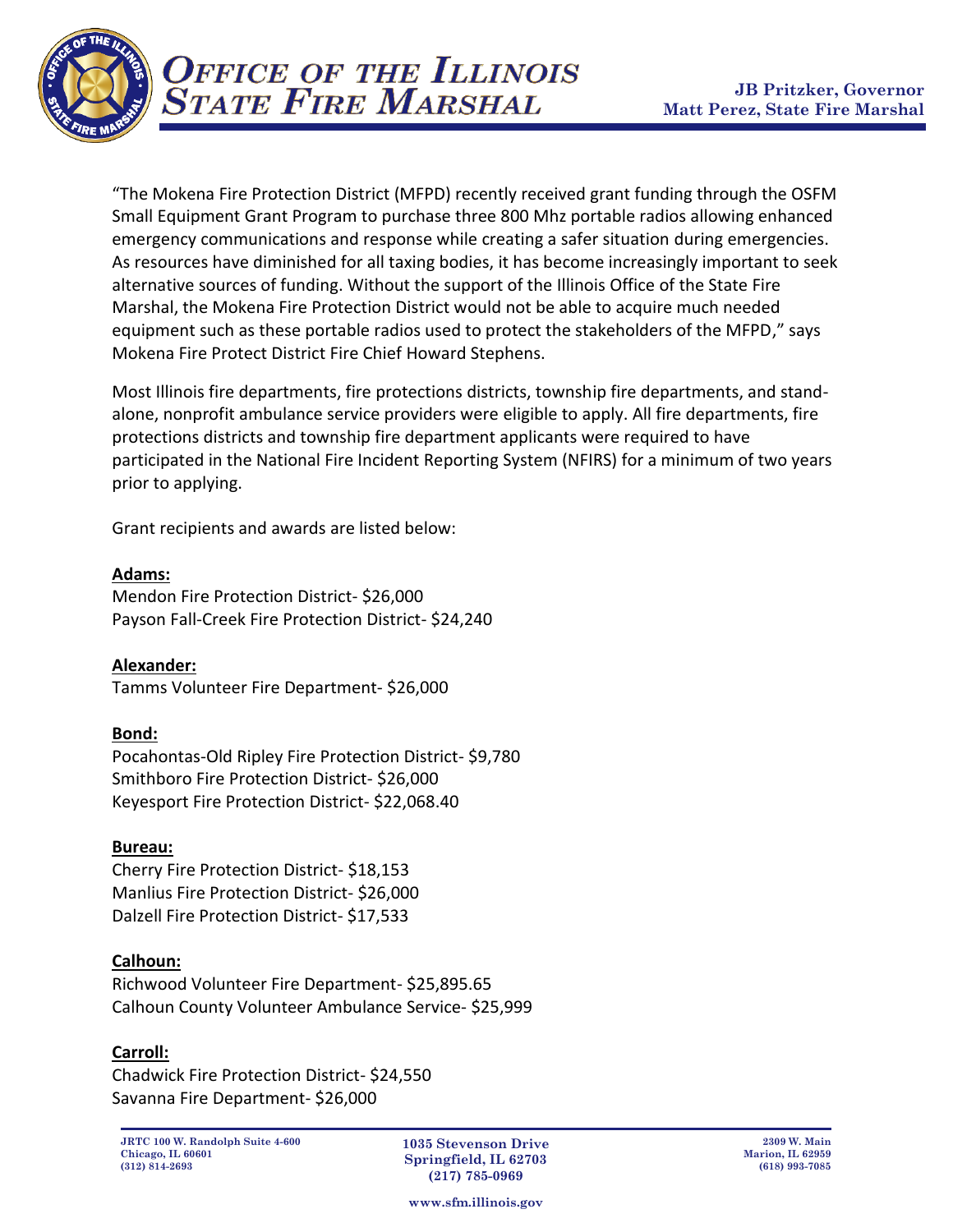

## **Cass/Morgan:**

Arenzville Fire Protection District- \$26,000

## **Champaign:**

Sangamon Valley Fire Protection District- \$24,270 Pesotum Fire Department- \$22,366.45

## **Christian:**

Pana Fire Department- \$21,130 Owaneco Fire Protection District- \$19,275 Assumption Fire Protection District- \$25,008.95 Morrisonville Community Ambulance Service- \$17,504.91 Midland Fire Protection District- \$8,800

## **Clay/Effingham:**

North Clay Fire Protection District- \$26,000

## **Clinton:**

Sugar Creek Ambulance Service- \$17,523.40 Wheatfield Township Fire Protection District- \$24,750 Santa Fe Fire Protection District- \$26,000 Hoffman Fire Protection District- \$25,600

## **Coles:**

Oakland Community Fire Protection District- \$25,435 Seven Hickory Morgan Fire Protection District- \$26,000 Hutton Fire Protection District- \$14,506

**Cook:** Robbins Fire Department- \$25,002

## **Crawford:**

Oblong Township Fire Protection District- \$26,000

## **Douglas:**

Camargo Countryside Fire Protection District- \$26,000

## **Edgar:**

Chrisman Fire Protection District- \$9,735 Northern Edgar County Ambulance Service- \$22,031.75

**1035 Stevenson Drive Springfield, IL 62703 (217) 785-0969**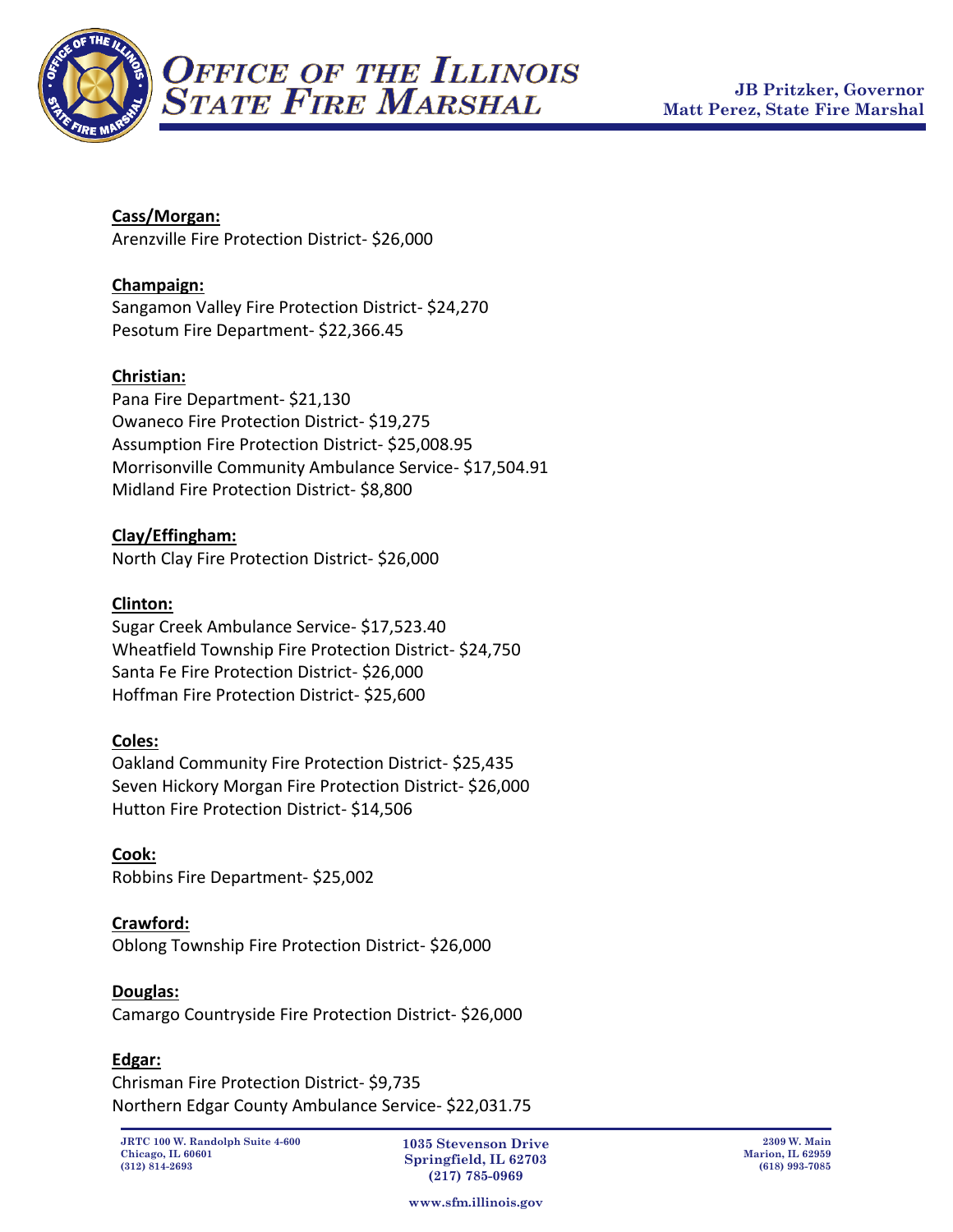

Brocton Fire Protection District- \$21,373

## **Edwards:**

West Salem Fire Department- \$15,845

## **Effingham:**

Watson Fire Protection District- \$14,056 Tri-County Fire Protection District- \$25,142.04

**Fayette:** St. Elmo Fire Protection District- \$26,000

**Ford:**  Melvin Fire Protection District- \$18,654.05

## **Fulton:**

Cuba Fire Protection District- \$10,275 Smithfield Fire Protection District- \$25,972

**Gallatin:** Omaha Fire and Rescue- \$26,000

## **Grundy:**

Braceville Fire Protection District- \$21,690

## **Hancock:**

Carthage Fire Department- \$21,375 LaHarpe Fire Protection District- \$24,080

## **Henry:**

Cambridge Fire Protection District- \$26,000 Osco Fire Protection District- \$16,150 Clover Township Fire Protection District- \$11,678.73 Bishop Hill Community Fire Protection District- \$7,449

## **Iroquois:**

Papineau Fire Protection District- \$19,329

#### **Jackson:**

Campbell Hill Community Volunteer Fire Department- \$25,962.88 Tower Rock Fire Protection District- \$25,696.52

**1035 Stevenson Drive Springfield, IL 62703 (217) 785-0969**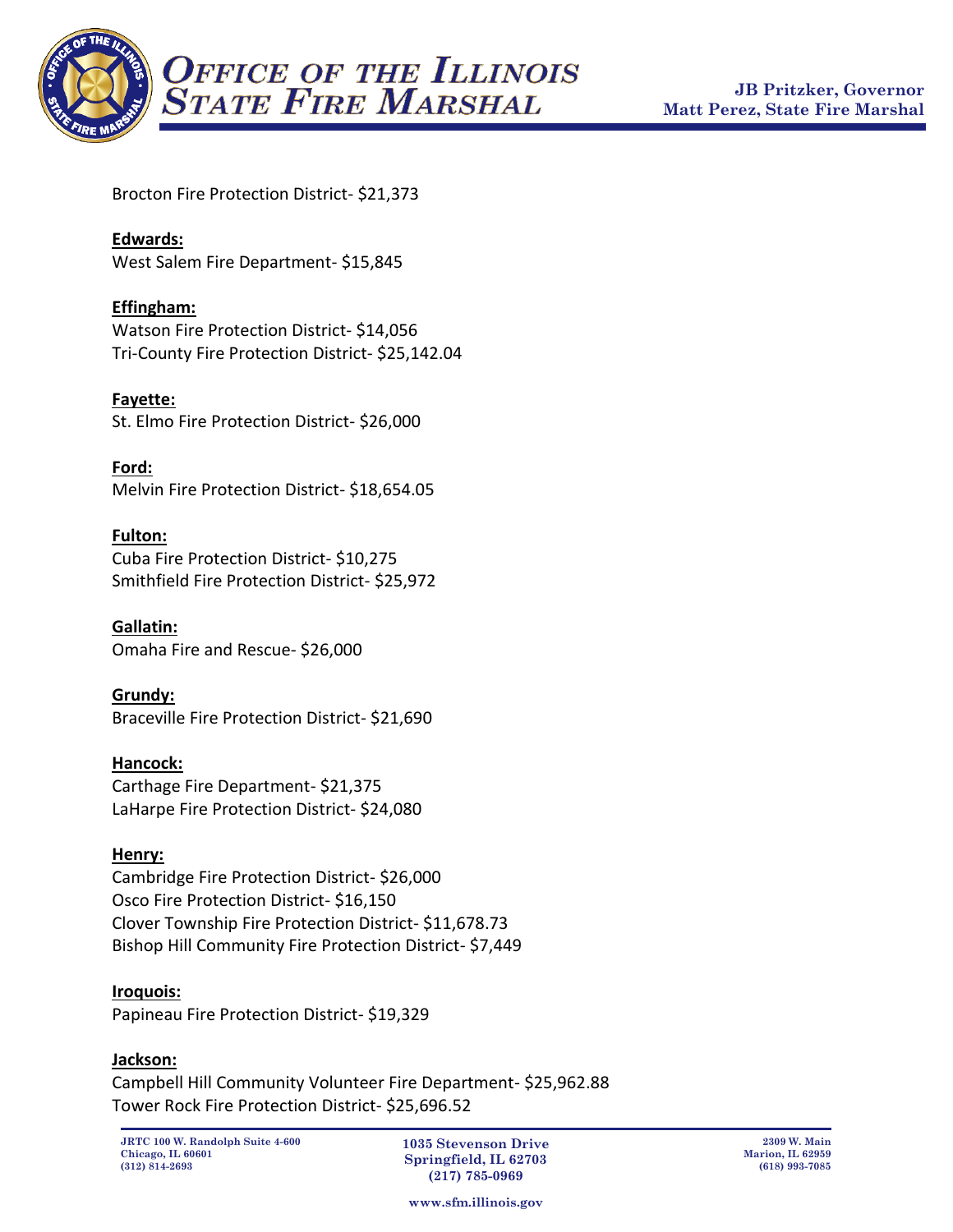

Ava Volunteer Fire Department- \$26,000

#### **Jefferson:**

Woodlawn Fire Protection District- \$24,838.38 Waltonville Fire Protection District- \$25,988

#### **Jo Daviess:**

Galena Area Emergency Medical Service District- \$26,000

#### **Johnson:**

Buncombe Volunteer Fire Department- \$25,487.76

**Kendall:** Lisbon-Seward Fire Department- \$25,500

#### **Knox:**

Maquon Fire Protection District- \$23,294.45 Rio Fire Protection District- \$23,899 Victoria Copley Fire Protection District- \$16,494.87 Elba-Salem Fire Protection District- \$26,000

#### **LaSalle:**

Naplate Fire Department- \$24,560 Cedar Point Fire Department- \$17,287 Earlville Fire Protection District- \$25,415 Utica Community Fire and Ambulance Protection District- \$21,500

#### **Lee:**

Compton Community Fire Protection District- \$26,000 Franklin Grove Fire Protection District- \$23,317

#### **Livingston:**

Emington-Campus Fire Protection District- \$26,000 Chatsworth Fire Protection District- \$25,350 Forrest-Strawn-Wing Fire Protection District- \$25,650

#### **Logan:**

New Holland Fire Protection District- \$24,756.80 Latham Fire Protection District- \$26,000

#### **Macon:**

**JRTC 100 W. Randolph Suite 4-600 Chicago, IL 60601 (312) 814-2693**

**1035 Stevenson Drive Springfield, IL 62703 (217) 785-0969**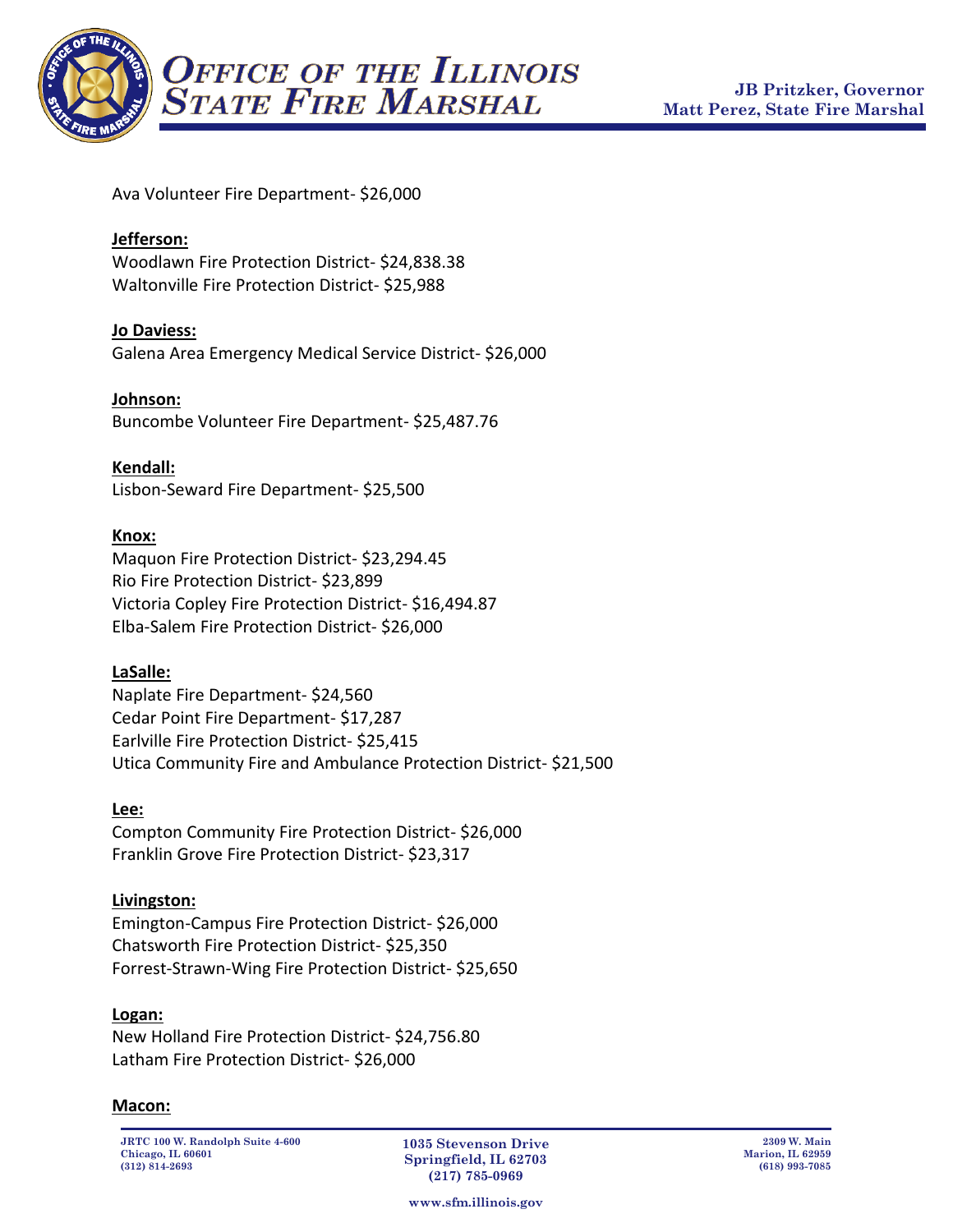

Maroa Countryside Fire Protection District- \$26,000 Harristown Fire Protection District- \$23,738 Argenta-Oreana Fire Department- \$26,000 Blue Mound Fire Protection District- \$26,000

## **Macoupin:**

Staunton Area Ambulance Service- \$8,273.60 Medora Community Fire Protection District- \$25,730.14

## **Madison:**

Hartford Fire Department- \$15,800 New Douglas Community Fire Protection District- \$25,871.80 Prairie Fire Protection District- \$22,500

## **Marion:**

Odin Fire Protection District- \$26,000

**Marshall:** Wenona Fire Protection District- \$23,936

#### **Mason:**

Bath Fire Protection District- \$25,975 Easton Rural Fire Protection District- \$23,830 Kilbourne Fire Protection District- \$26,000

#### **Massac:**

Joppa Fire Department- \$26,000

**McDonough:** Emmet-Chalmers Fire Protection District- \$26,000

## **McDonough/Schuyler:**

Industry Fire Protection District- \$11,418.52

#### **McLean:**

Bloomington Township Fire Protection District- \$25,000 Ellsworth Fire Protection District- \$16,710 Mt. Hope-Funks Grove Fire Protection District- \$18,000 Randolph Township Fire Protection District- \$19,205

#### **Monroe:**

**JRTC 100 W. Randolph Suite 4-600 Chicago, IL 60601 (312) 814-2693**

**1035 Stevenson Drive Springfield, IL 62703 (217) 785-0969**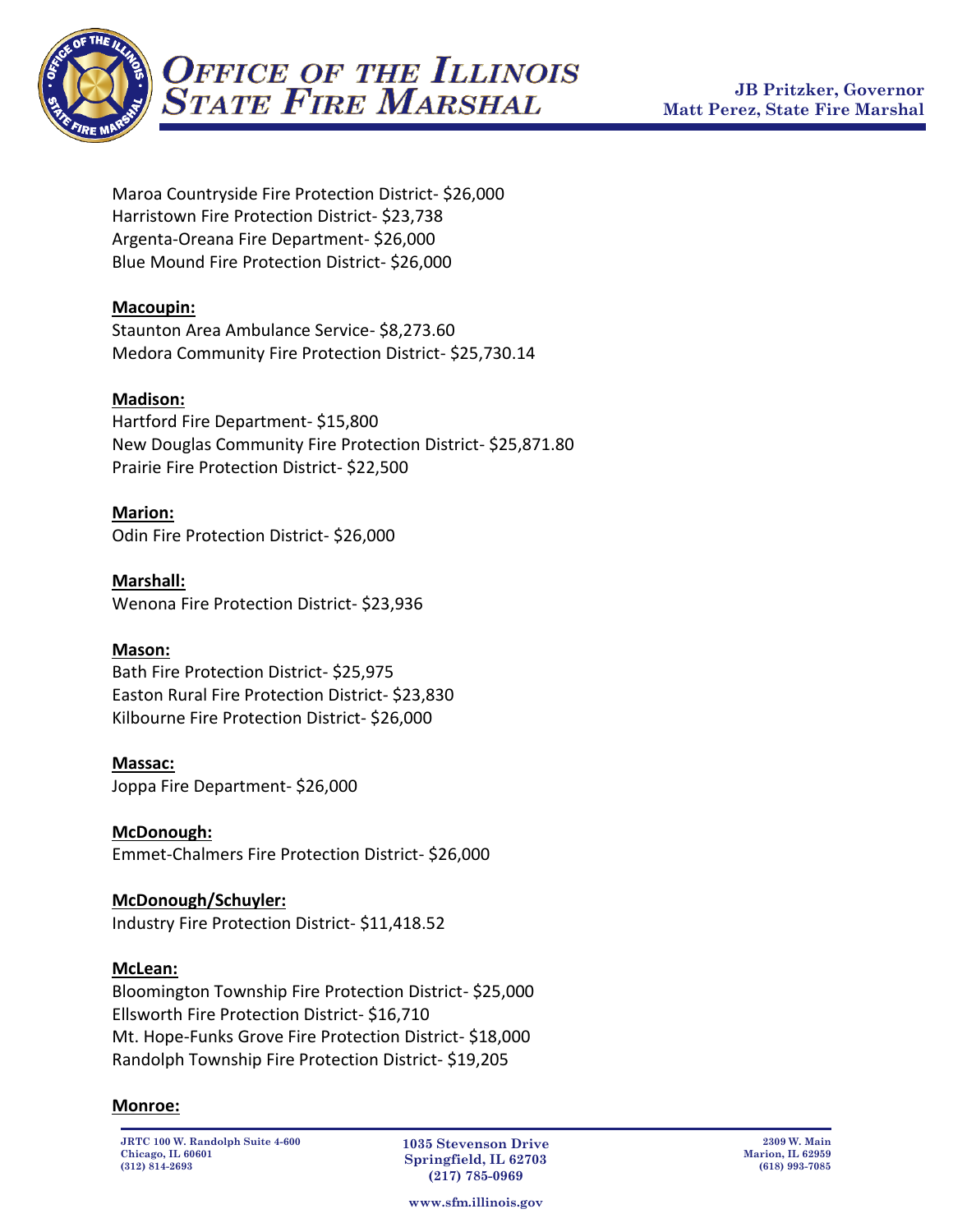

Maeystown Rural Fire Protection District- \$24,947.40

#### **Montgomery:**

Coffeen Fire Protection District- \$24,700 Farmersville Waggoner Fire Protection District- \$24,008 Witt Volunteer Fire Department- \$25,612.30 Hillsboro Fire Department- \$25,929.60

#### **Morgan:**

Chapin Area Rescue Squad- \$15,975 Murrayville-Woodson EAS- \$12,072.20 Woodson Fire Protection District- \$26,000

#### **Moultrie:**

Bethany Fire Protection District- \$26,000 Lovington Community Ambulance- \$26,000

#### **Ogle:**

Forreston Fire Protection District- \$22,643.08 Leaf River Fire Protection District- \$21,300 Polo Fire Protection District- \$14,371 Rochelle Fire Department- \$22,000 Stillman Fire Protection District- \$26,000

#### **Piatt:**

Cisco Fire Protection District- \$24,640 North Piatt County Fire Protection District- \$25,052.93

#### **Pike:**

Griggsville Fire Department- \$24,000 Pleasant Hill-Spring Creek EMS- \$20,614 Spring Creek Fire Protection District- \$26,000

#### **Pope:**

Rural Pope County Fire Protection District- \$25,266.50

#### **Pulaski:**

Mounds City Fire Department- \$25,334 Mounds Volunteer Fire Department- \$25,780.35

#### **Randolph:**

**JRTC 100 W. Randolph Suite 4-600 Chicago, IL 60601 (312) 814-2693**

**1035 Stevenson Drive Springfield, IL 62703 (217) 785-0969**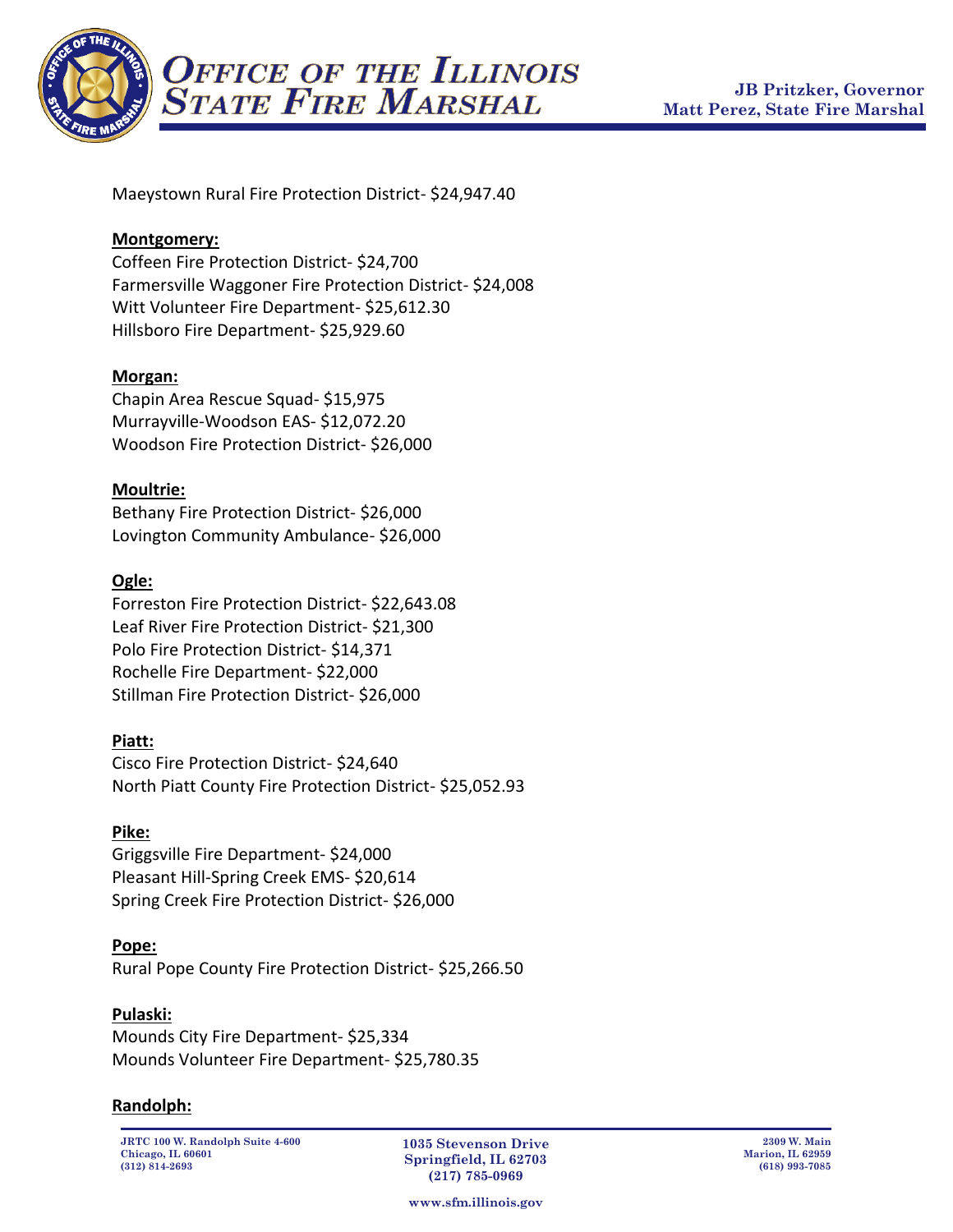

Coulterville Community Fire Protection District- \$26,000 Percy Fire Department- \$26,000 Red Bud Fire Department- \$23,910 Tilden Fire Protection District- \$25,237.04

## **Saline:**

Village of Carrier Mills Fire Department- \$25,960

## **Sangamon:**

Buffalo Fire Protection District- \$25,000 New Berlin-Island Grove Fire Protection District- \$21,694 Pleasant Plains Fire Protection District- \$26,000

## **Scott:**

Winchester EMS- \$13,200

## **Shelby:**

Cowden Fire Protection District- \$25,801

## **St. Clair:**

Brooklyn Fire Protection District- \$25,996.85 Caseyville Fire Department- \$21,932.51 Church Road Fire Protection District- \$24,935.85 Fairmont City Fire Protection District- \$25,466 Midway Fire Protection District- \$26,000

#### **Stark:**

Toulon Fire Protection District- \$26,000

**Tazewell:** Green Valley Fire Protection District- \$20,000

## **Tazewell/Logan:**

Armington Community Fire Protection District- \$15,090

#### **Union:**

Cobden Fire Department- \$24,524.30 Dongola Fire Department- \$25,146

#### **Vermilion:**

Bismarck Community Fire Protection District- \$17,000

**1035 Stevenson Drive Springfield, IL 62703 (217) 785-0969**